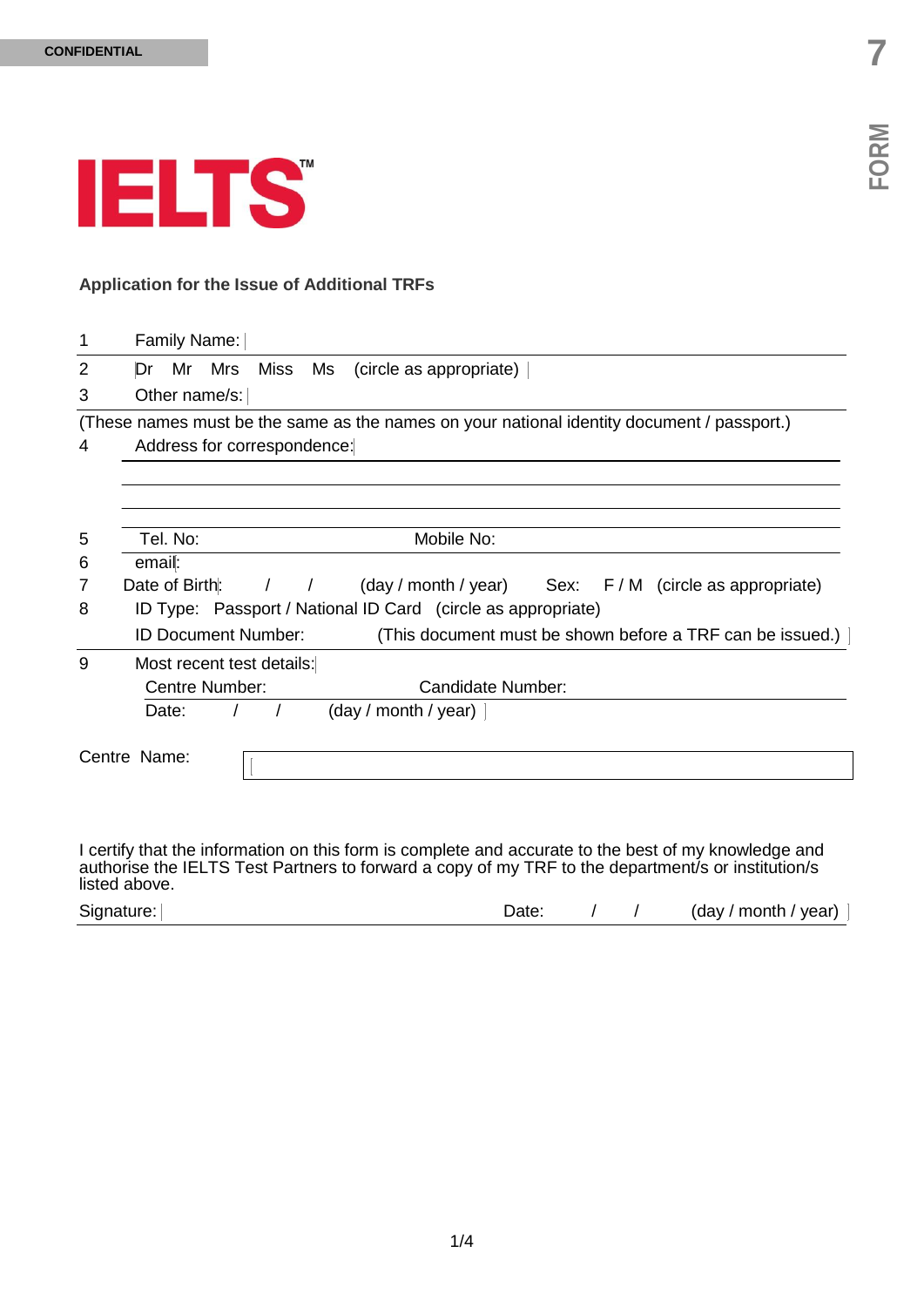**FORM**

- The Additional Test Report Form(TRF) will be sent within 3 working days after submission of the request.
- If there is any incomplete information or if the address is incorrect then they may be a delay in the despatch of the TRF.
- Additional TRF fees are non-refundable and non-transferrable.
- If the institution you are sending to is a Recognising Organisation (RO) then the results will be uploaded online and your institute can download the results online.
- IELTS reports are valid for 2 years from the date of the test and we will not be able to process Additional TRF requests if your test date is beyond 2 years.
- The fee is KD 10 for Domestic and KD 15 for International whether RO or Courier

Please give details below of where you would like your results sent to:

### **Address 1**

| Name of College/           |                 |
|----------------------------|-----------------|
| University/Organisation    |                 |
| Name of the                | Name of Person  |
| department                 |                 |
|                            | <b>Building</b> |
| <b>Telephone Number</b>    | Number/Name     |
|                            |                 |
| <b>Street Name/ Number</b> | City/State      |
|                            |                 |
| Zip Code/PO Box            | Country         |

### **Address 2**

| Name of College/           |                 |
|----------------------------|-----------------|
| University/Organisation    |                 |
| Name of the                | Name of Person  |
| department                 |                 |
|                            | <b>Building</b> |
| <b>Telephone Number</b>    | Number/Name     |
|                            |                 |
| <b>Street Name/ Number</b> | City/State      |
|                            |                 |
| Zip Code/PO Box            | Country         |

#### **Address 3**

| Name of College/           |                 |
|----------------------------|-----------------|
| University/Organisation    |                 |
| Name of the                | Name of Person  |
| department                 |                 |
|                            | <b>Building</b> |
| <b>Telephone Number</b>    | Number/Name     |
|                            |                 |
| <b>Street Name/ Number</b> | City/State      |
|                            |                 |
| Zip Code/PO Box            | Country         |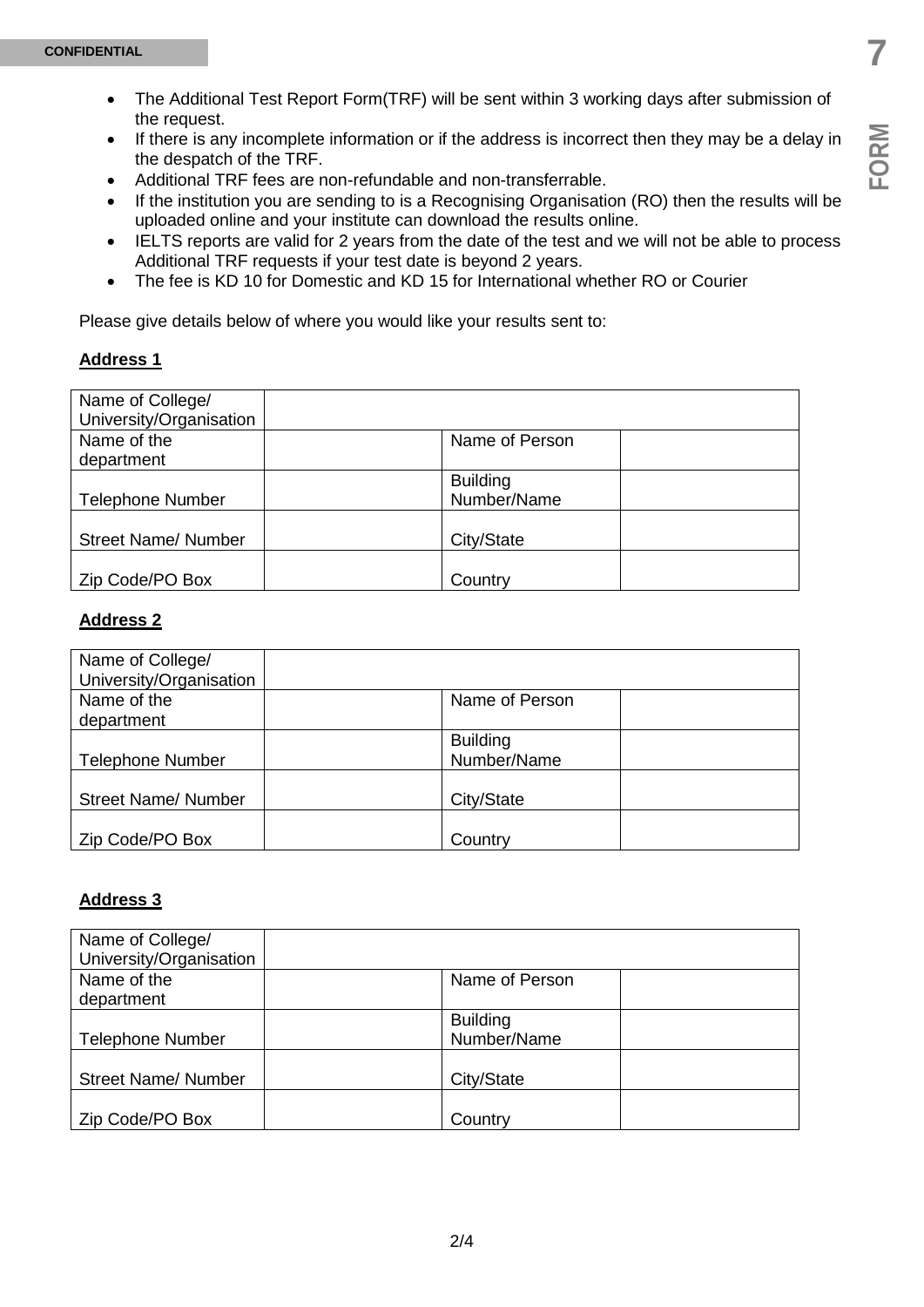# **Address 4**

| Name of College/           |                 |
|----------------------------|-----------------|
| University/Organisation    |                 |
| Name of the                | Name of Person  |
| department                 |                 |
|                            | <b>Building</b> |
| <b>Telephone Number</b>    | Number/Name     |
|                            |                 |
| <b>Street Name/ Number</b> | City/State      |
|                            |                 |
| Zip Code/PO Box            | Country         |

# **Address 5**

| Name of College/<br>University/Organisation |                                |
|---------------------------------------------|--------------------------------|
| Name of the<br>department                   | Name of Person                 |
| <b>Telephone Number</b>                     | <b>Building</b><br>Number/Name |
| <b>Street Name/ Number</b>                  | City/State                     |
| Zip Code/PO Box                             | Country                        |

# **Address 6**

| Name of College/<br>University/Organisation |                                |
|---------------------------------------------|--------------------------------|
| Name of the<br>department                   | Name of Person                 |
| <b>Telephone Number</b>                     | <b>Building</b><br>Number/Name |
| <b>Street Name/ Number</b>                  | City/State                     |
| Zip Code/PO Box                             | Country                        |

### **Address 7**

| Name of College/<br>University/Organisation |                 |
|---------------------------------------------|-----------------|
| Name of the                                 | Name of Person  |
| department                                  |                 |
|                                             | <b>Building</b> |
| <b>Telephone Number</b>                     | Number/Name     |
| <b>Street Name/ Number</b>                  | City/State      |
|                                             |                 |
| Zip Code/PO Box                             | Country         |